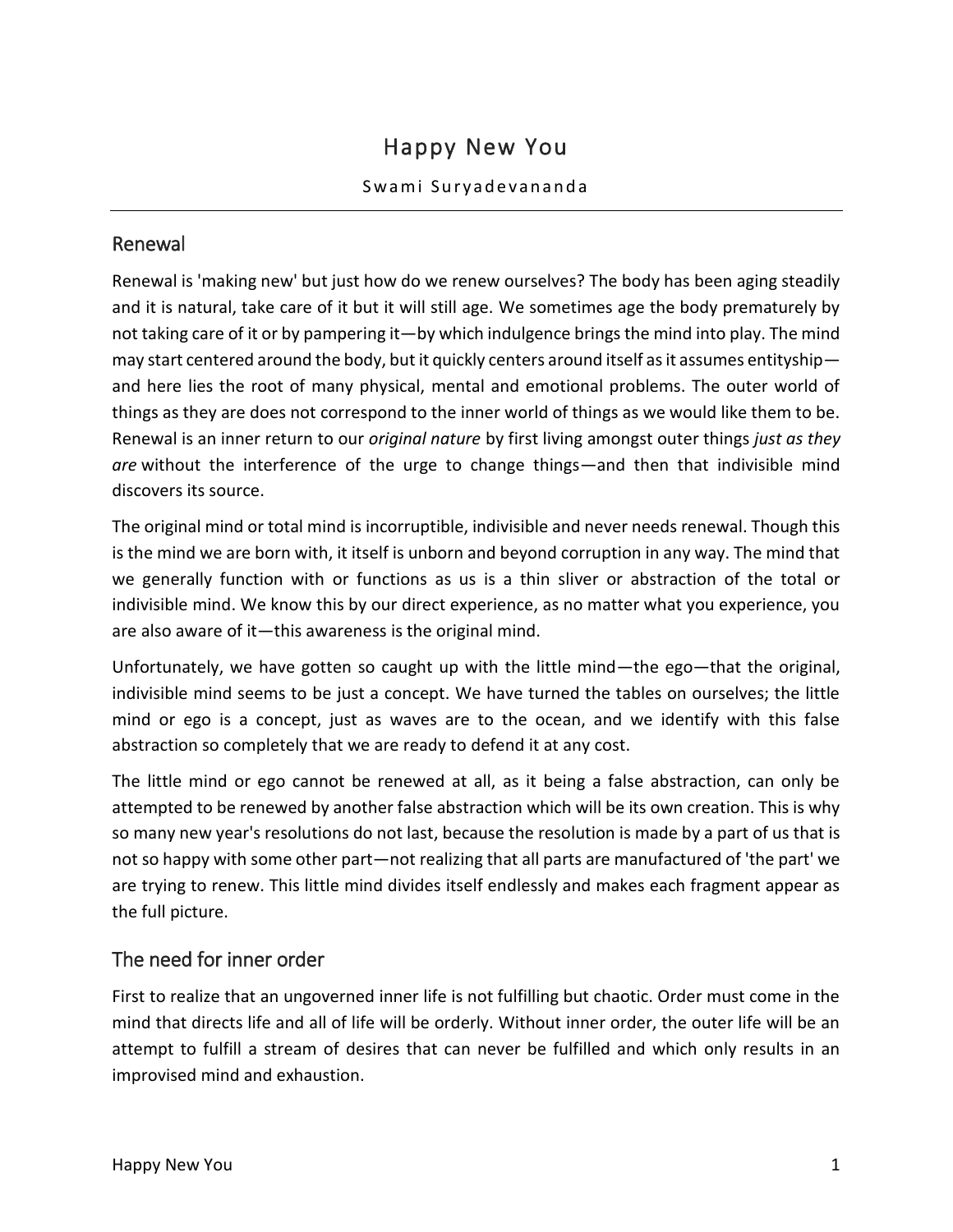We are orderly when it comes to doing certain things or in certain aspects of our life or with certain people, but we are not inwardly orderly of an enduring and stable nature. Self-discipline is self-government and not suppression of any sort—it is simply directing one's attention and energies towards that which one feels is best. Facing the best in attention and energy, turns one away from any and all other factors and there is no need for any suppression. It is a movement from inner clarity which manifests itself externally without any worry about outcome.

# How to Renew?

The original mind or total mind is pure awareness. Not only do we know, but we know that we know, and this background is pure awareness—the total mind. I mentioned that this is incorruptible and it is so—but the error is not in its corruption but in our identification with a series of wrong notions till we live as if we are this totality of errors called 'personality'.

Broadly speaking, renewal has three stages. These are not steps or solid divisions but it helps to have an outline as long as we know that these are only pointers to what needs to be done and refrain from making these divisions and getting caught up in them.

Renewal is neither difficult nor easy. It is challenging in the earlier stages only because of the force of habit. We have taken wrong turns too often and they have become natural and second nature. There will be slips and falls, but victory *will* be yours if you only will.

*"It is not the critic who counts; not the man who points out how the strong man stumbles, or where the doer of deeds could have done them better. The credit belongs to the man who is actually in the arena, whose face is marred by dust and sweat and blood, who strives valiantly; who errs and comes short again and again; because there is not effort without error and shortcomings; but who does actually strive to do the deed; who knows the great enthusiasm, the great devotion, who spends himself in a worthy cause, who at the best knows in the end the triumph of high achievement and who at the worst, if he fails, at least he fails while daring greatly. So that his place shall never be with those cold and timid souls who know neither victory nor defeat."*

*—Theodore Roosevelt (1858-1919), 26th U.S. President, 1901-09*

# 1. Increase Innate Goodness

The total mind is the indivisible mind and cannot be returned to by one with preferences and wishes to further personal interests, is self-centered or selfish, as these require division. So, this calls for tremendous inner adjustment and eternal vigilance. We must act as not only part of the whole but *as* the whole—and this includes every thought, feeling, word and action, which are all forms of expression.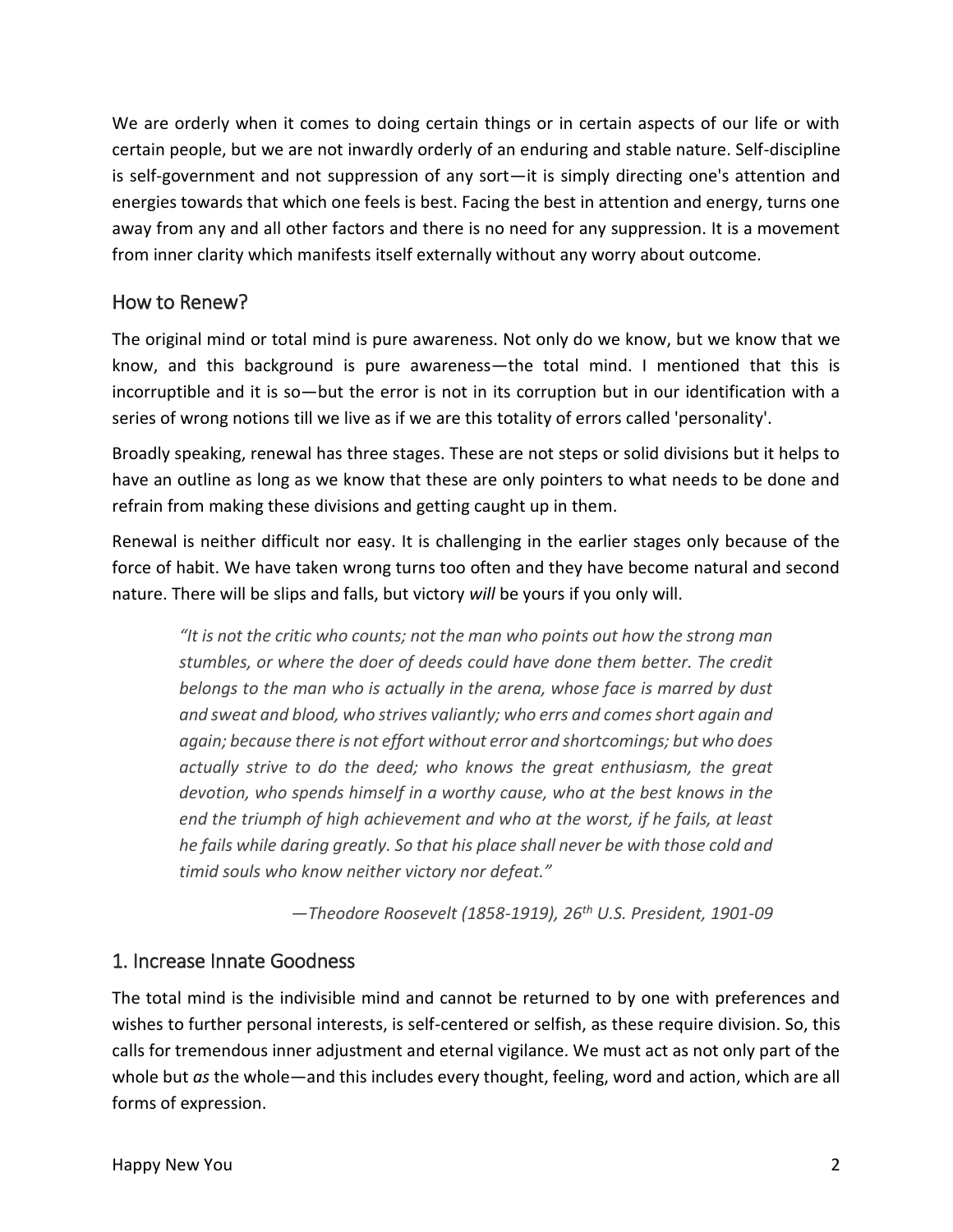The expression itself is the experience and if we are to experience wholeness which is real holiness, our every expression must be whole or holy—without selectiveness. Swami Sivananda calls this simultaneous action: 'Attach-Detach'—the attaching to wholeness is itself a turning away or detaching from division.

## **The Need for Self-Discipline**

Naturally, this requires self-discipline, a word that has over time come to be associated with some form of punishment. Discipline is rooted in the word 'disciple' or one who wishes to know or understand and is not punitive but positive.

When one clearly sees that the present condition is not where one feels one should be, and is fully prepared to change (*not change things*)—discipline is the catalytic fire that enables lasting inner change.

Self-discipline is not punitive but positive in that it is wisdom empowered or the *inner intelligence that acts* when we do not interfere. This inner intelligence can efficiently walk the path of good instead of faltering in the sating of desires, whims, fancies and mood swings that lead nowhere except to weakness and exhaustion.

Immediate gratification may seem promising but it exhausts resources, weakens inner strength and increases craving. Like a rudderless boat one drifts from longing to longing and stays longing. There is no central idea or principle that guides such a life and this results in confusion at every point, as choices seem too many and resources few. Stagnation and drifting are inevitable, as there is always indecision and never firmness in resolve or action.

*Self-discipline is the ability to make yourself do what you should do, when you should do it, whether you feel like it or not.*

*—Elbert Hubbard*

**Not where one feels one should be:** This is not a state of dissatisfaction, as dissatisfaction can never bring satisfaction. Rather, when one clearly sees a better way and faces it—one's back is at once turned to where one was.

If the roads do not feel right while driving, there is no dissatisfaction—just an inner feeling of not being where one should be and this rouses the inner awareness and somehow, adjustments are made. You may look at the map, your GPS or stop and ask someone and then there is a return to the correct direction of travel. There is no struggle, suppression or loss in self-correction as the feeling of not being where one should be—has the energy for self-change.

**Fully prepared to change:** When one faces the better, one leaves whatever was earlier—and the ability to be able to do this is self-discipline. This 'fully prepared' is not some sort of 'okay, I'll give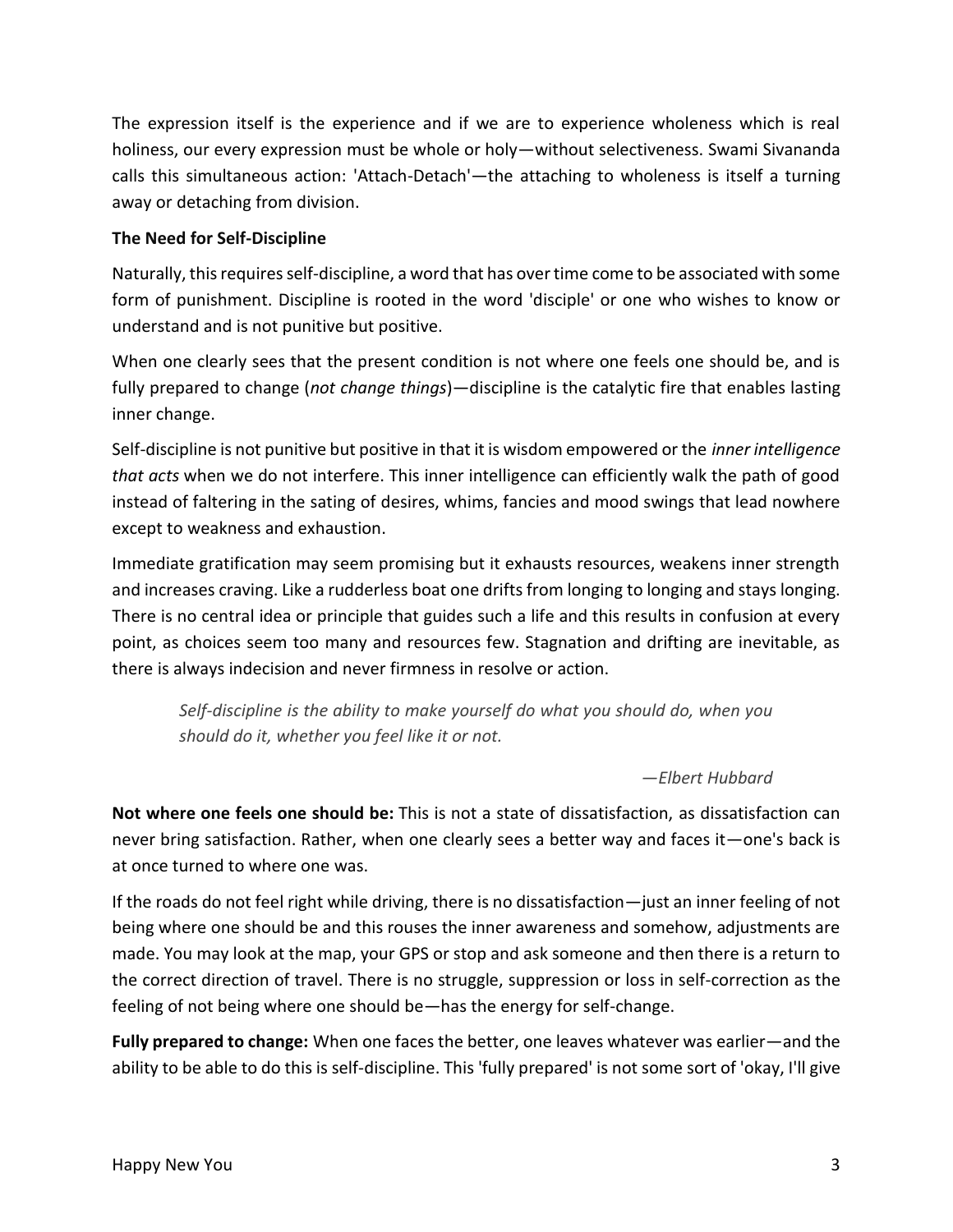it a try' but a feeling that this—the better direction—is the way, the only way. All of oneself has to be on board without a rear-view mirror.

The heart has to want to change, not to change anything but to change. Struggle is proportionate to wanting change but not wanting to change.

Effort is essential and it may take time for the external to reflect the internal, but effort is not struggle and never a load that we carry, as each step is movement towards the better.

## **Small steps to big change**

**An inner ideal:** Conceiving and enshrining an inner ideal is giving healthy direction to all action or life. This enshrining of an inner ideal is also called 'resolve' but it is mostly taken lightly as a statement to oneself on the surface and hence, it just does not work. This enshrining of an ideal or resolve will only work if it is established at the inner center or core of one's being—where passion rises from.

Passion, is the fire which manifests, which among other things, as a desire to change and possess, is rooted in inner understanding and resolve and must take seed at that level or deeper in being itself. The difficulty is in the seriousness with which we feel the need for change, not to change things but to change.

**Control of passion:** The control of passions that have earlier controlled you is accomplished only when one sees the danger in leaving them uncontrolled. Suppression does not work, only understanding passion by direct observation and good inner governance—which instead of feeding passion, selects what is best and will increase innate goodness. Passion will weaken and healthier alternatives will be chosen—suppression does not come into play. This goes not only for food and drink but also to bring a check on thoughts, feelings and words.

Mere denial may not work, as once conditions are favorable, the seeds will burst into full bloom. Passion is a stubborn, unjustified craving that has pushed aside reason and taken hold of one's being. The absence of passion is accomplished by empowering reason to not only see and know clearly but is essential for this inner clarity to itself act.

**Virtue, the absence of passion:** Virtue is the exact opposite of passion. Passion causes restlessness and turns off the light of reason bringing about loss of clarity—the conditions in which we make many mistakes. Mistakes repeated become habits and habits repeated become character. Character reaps destiny and it all starts off at not seeing clearly. Virtue is an insistence on better and healthier choices. We are not virtuous because it is socially valued but because virtue itself is the greatest gain.

Virtue takes passion out of the heart without so much restraining but by empowering the inner intelligence which makes better choices—and passion simply runs out of energy which it must have. Passion does not only need energy, it is a concentration of energy that is centered around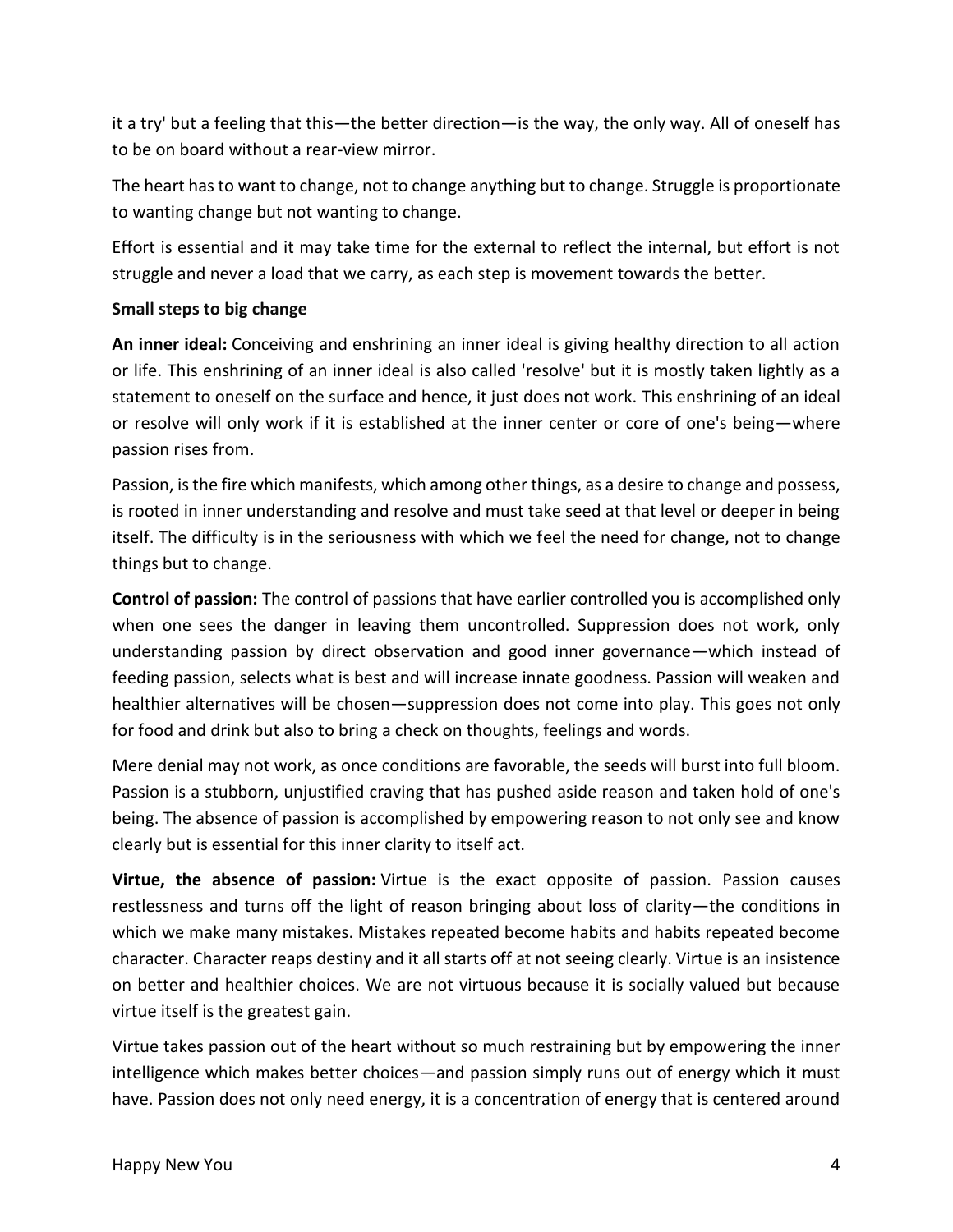selfishness that disallows reason or scrutiny. The presence of passion is inner bondage and the absence of peace; and the presence of virtue is the absence of passion, inner tyranny and great peace. Virtue is inner purity and goodness and naturalness in the absence of passion.

**Inner purity is strength:** Purity has become a very loaded word with all sorts of notions associated with it. A good dictionary defines 'pure' as: 'unmixed with any other matter, free from dust and dirt, untainted, free from harshness or roughness, free from fault…'. Passion or desire always seeks to change or possess the outer and rises from taint, which is the absence of purity.

Theories, explanations and words, whatever be their source, cannot bring about an inner revolution which necessitates seeing directly that inner fragmentation insists on outer fragmentation or division, and that all forms of fragmentation and division are impurity itself.

Purification happens when we first stop mixing conditions with desires or passions which result in repeated attempts to change the outer to conform to the inner. Seeing things just as they are without interference of thought and then doing what needs to be done instead of what is thought to suit 'me best' weakens inner fragmentation which is the seed of impurity.

Inner purity results in a calmer mind from which more energy is available and this brings tremendous inner strength. Resolves made with a pure or calm mind at once take seed and act, as now the calm mind has definitiveness and strength in purpose.

*The water of the valley stream Never shouts at the tainted world "Purify yourself!" But naturally, as it is Shows how it is done —Ryokan*

*(Zen Master and Poet)*

## **Difficulties, trials and tribulations**

These are experienced when the external does not in adequate measure reflect the internal that has already changed. Internal change is immediate as it is the heart that changes and neither time nor effort is involved in inner change which is real change.

If, for example, you would really like to get healthy—the moment this is felt in every cell of one's being—change has happened and you are healthy. The body and lifestyle will have to go through changes to reflect inner change which is instantaneous, and it must be or there is no change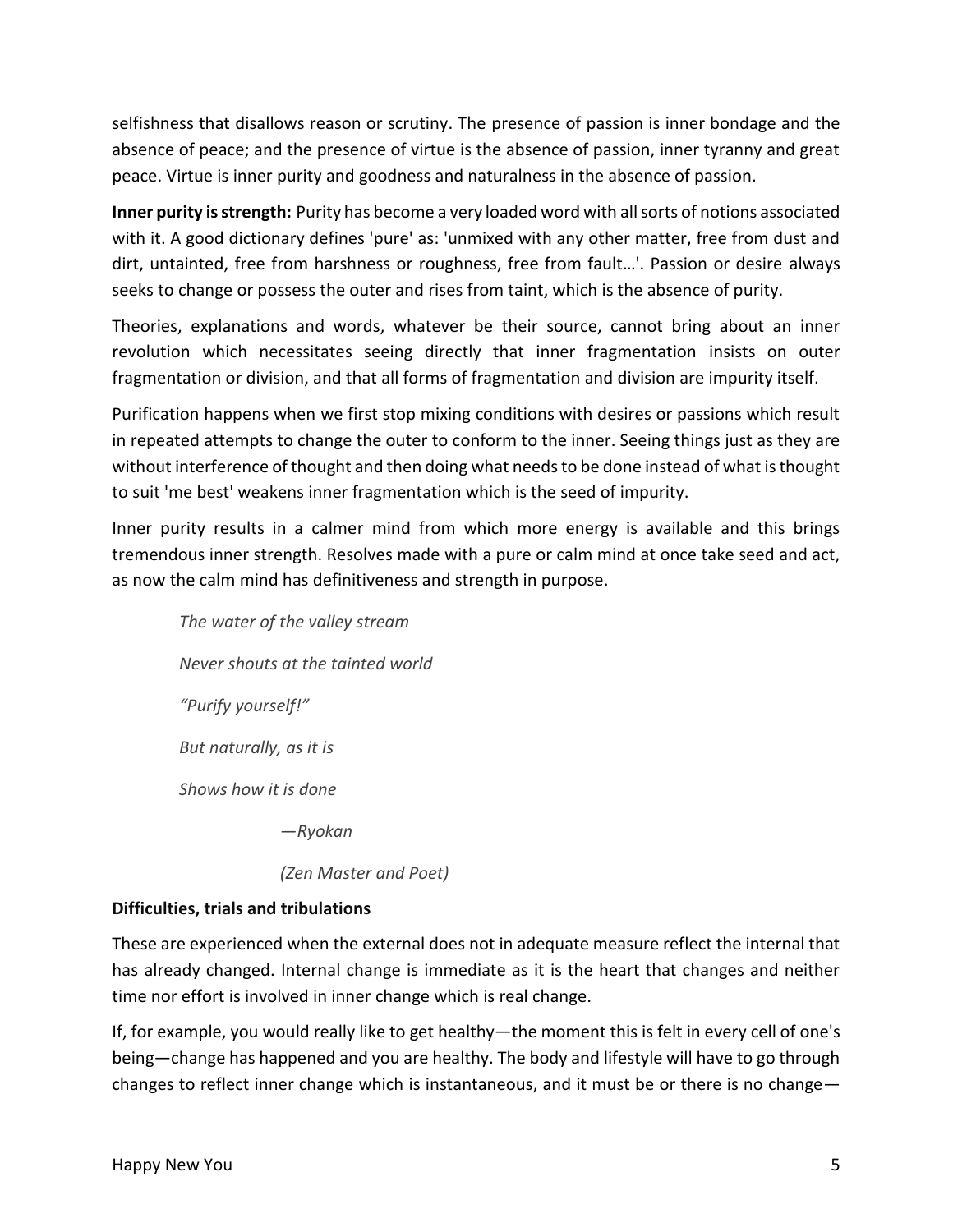only wishful thinking which is impotent and can never accomplish anything except suffering. Now, you eat right, get some exercise daily and adjust your lifestyle with healthy alternatives and treading the path of better will reflect in outer change. But, inner change has already happened and it is the better itself that simply chooses better alternatives as one goes along.

Difficulties are experienced when the heart is not onboard and the mind is driving change. Struggle necessitates resistance and resistance requires an opposing force. If all of one's being is on board, 'the better' there cannot be struggle. It is important to separate struggle from difficulty, as we tend to lump these together and see all struggle as difficulty.

Difficulties are different, they are just moments of choice to stay the path of the better. Let's go back to the quest to be healthy. You have started eating healthy, exercising and implementing healthy choices in your life and here comes winter. If you feel the cold and snowy days or the rains are difficult to exercise in or the holiday season is difficult to eat right in—just where and what is the difficulty?

If you see choice here as a difficulty, you have not chosen 'better' with all your being earlier, or this feeling has weakened as it was never really with heart or all being. If you chose health with all being, this choice or inner change will very efficiently navigate through the maze of conditions smoothly. There will always be effort but without struggle. When you drive and need to be someplace at a given time, you navigate through traffic and select roads and means that will make that happen. Perhaps, you've left home earlier to compensate for unexpected delays. Where is the difficulty? Now, if there is a multiple car pile-up and you are caught in traffic unexpectedly in spite of all precaution—why should there be difficulty? You've done the best possible and simply make whatever adjustments are needed. If you encounter traffic and come to realize that each day at this time must be the same, you've learnt something about driving this road at this hour and this will guide you well the next time. What is the difficulty?

## **Faltering inwardly**

Faltering inwardly or realizing that one's resolve was more a wish is the only difficulty there is. It is not a difficulty if we awaken to the truth of where the problem is, only a difficulty if we avoid self-accountability.

One extreme is to accept many of our own self-excuses and self-justification, the other is external accountability without internal accountability. The core which lacks self-discipline or will-power stays untouched and gets weaker each time we revert to either extreme.

## **Relinquishment**

What can you relinquish except the waywardness of the mind? Our mental baggage or conditioning is the only thing that is 'ours', so to say, all else is just picked up and will be someone else's quite soon but conditioning stays unless abandoned. Desires initiate and sustain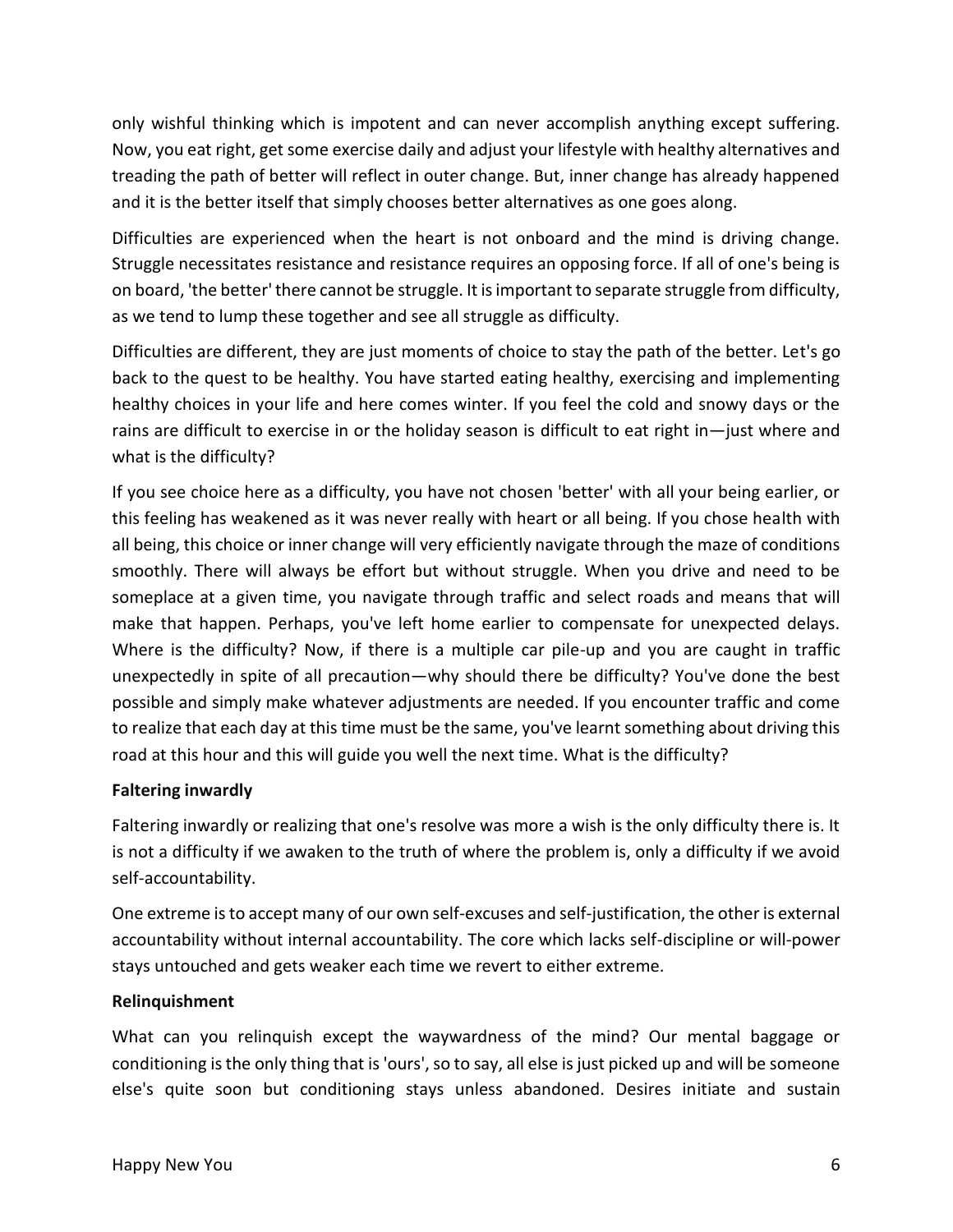conditioning and bring tremendous confusion which is absolutely unnecessary and can be dispensed. Sorrow that has not come can be avoided and sorrow that has come can and should be gotten rid of. Relinquishment is renunciation of indeterminate and wayward thinking or conditioning.

**Eliminating desires:** The wider one's desires, the greater the suffering, as desire is itself suffering. Why are desires necessary to enjoy anything at all? Enjoyment and desires are really two different things. Many joys and pleasures come each day naturally, but our inner restlessness does not even recognize them—goading one on as they do from one fulfillment to another, keeping one in continual disarray.

If one observes what actually happens in the cycle of desire, one sees desire as but a thought desiring another thought. A part of the mind that desires is seeking to unite with another part of the mind which it sees as the object of fulfillment. Thought, which is an abstraction in awareness, is seeking another abstraction that it has itself constructed. This, then, is objectification—the tendency to see a thought as an object and feel the need to respond to it *as if faced with the thing in itself*. This is why satisfaction is experienced even when we feel the object is 'ours' as the objectification within ceases.

When one sees that the rise of desires and craving is itself the restlessness that brings about more restlessness and sorrow when entangled with, one sees all these as thought charged with energy we infuse it with and there is instant deflation of value. When value is removed from the mechanism of craving itself, wanton thinking slows to a halt and thought resumes its place as a *function in awareness or consciousness* instead of trying to play the role of entity or yourself.

Elimination of thought does away with all desires, but not thinking. Thinking is the mind used in a determinate, useful way—whereas *wanton thought expresses itself as desire* and resulting confusion. A mind without desires is a calm mind, free of desires. The psychic energy wasted in wanton thought is recycled and made immediately available for the mind and body.

**Avoiding confusion:** When one's life is governed by one single aim, the inner clarity or intelligence *itself acts*. This needs firm resolve, as lack of resolve fuels confusion. The inner awakened wisdom is perfectly capable of guiding one, self-discipline is making sure it stays empowered, and untrustworthy whims, fancies and inclinations are kept out of action.

Wisdom and reason, when empowered, erase doubt and confusion and bring tremendous clarity. Psychic energy wasted in *indecision fueled by desires* is returned for reuse in bodily repair and action.

## **Into practice**

Indolence consists of giving the body more sleep and ease than it requires and is a great barrier which, if not removed, results in laziness, procrastination, neglect and inability to complete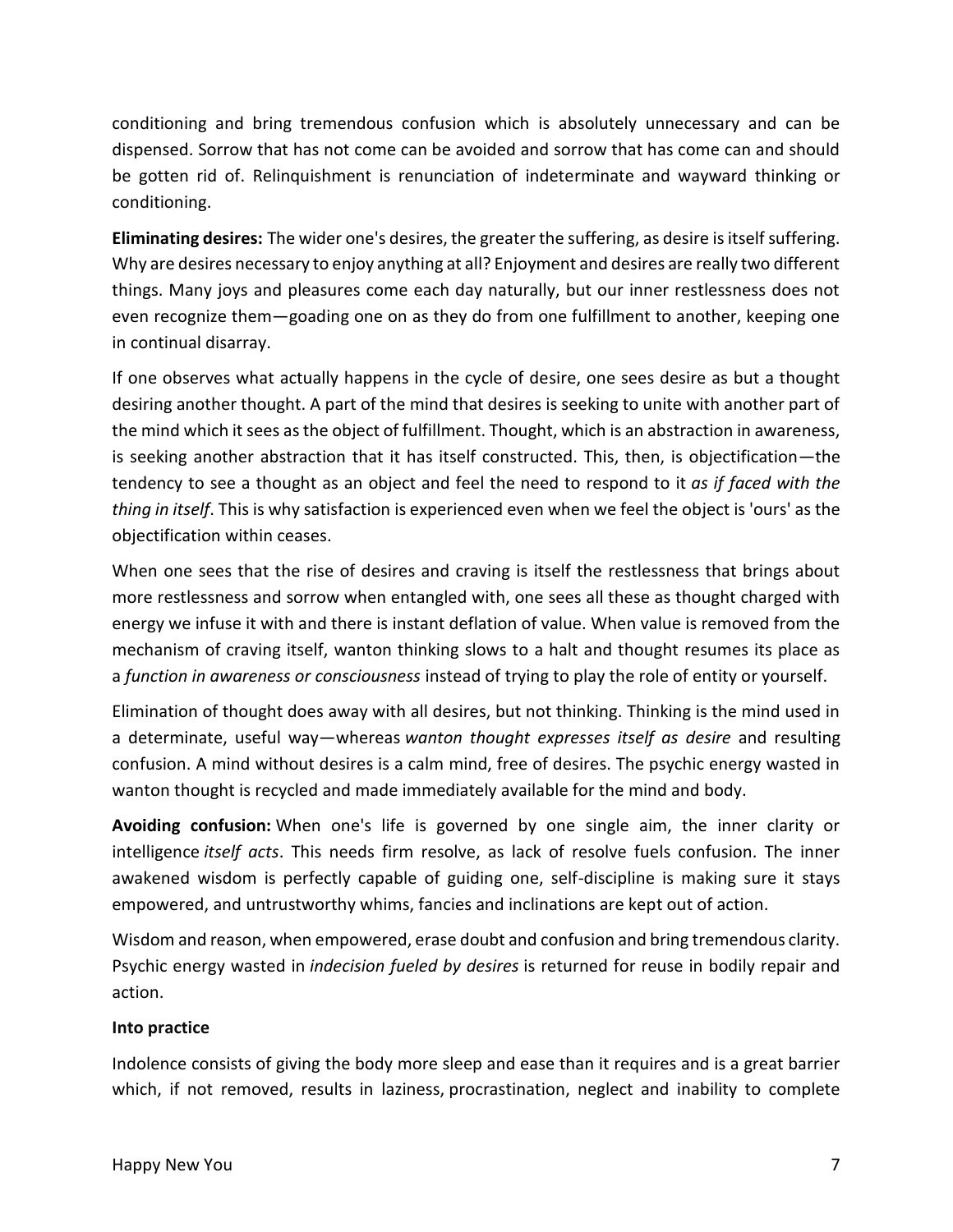things well. Awaken early and do not lie in bed once you are awake as you will start expanding thought. Freshen-up and sit for meditation without being pulled towards any other activity. Finish each task to your fullest satisfaction before taking up another. Meditate before going to sleep and go to bed to sleep and not to think.

Avoid overeating or eating for enjoyment and take what is best for the body—not the mind. Try to eat at regular times and avoid distraction while eating. You will be attentive to just what the body needs and know when you are full if you are attentive.

Give the body some exercise each day, it is an excellent investment in yourself. Exercise in the fresh air, sunlight, … drink pure water—these things can go a long way towards your well-being.

Avoid gossip, idle conversation, talking about the private affairs of others and such irrelevant conversation.

If there is unbroken vigilance, these things will be natural and you will avoid inner and outer pitfalls by simply choosing better alternatives in each case. In choosing the better, earlier habits will be left behind without the need to suppress them, but you have to want the better for your own self.

# 2. Separate Thought from Action

This is the good self-governance in the outer field or the field of activity. We spend far more time in relationships than we do alone and every moment is an opportunity to realize or make real by experience the original mind which is free from all sorrow and confusion or to strengthen it.

It is difficult to see the ego but we know just where and how the ego works, as like a whale, it must surface for air—the air being the field of action. Mental action is real action; and originating or gaining momentum in itself, it seeks expression and experience. For this, thought, which is a fragment of awareness, must assume entityship or 'you'—one small strand of thought has to become you and act.

Long periods of self-centered, selfish living have empowered thought tremendously and it seems almost impossible to realize that we are *not* thought. When thought thinks, we feel we are thinking. When thought feels strongly about something, we feel that we are having the experience. Thought has gained strength only by frequent and prolonged visitation and repetition and it will weaken by disuse. Suppression does not work with any lasting results and only increases one's sorrow.

Life is a stream of challenges in action, each asking for a response. Each moment we are faced with some situation or the other: 'Do I do something here or not—and if so, in what manner is best?' Situations do not ask for a response that suits our selfishness, whims and fancies, these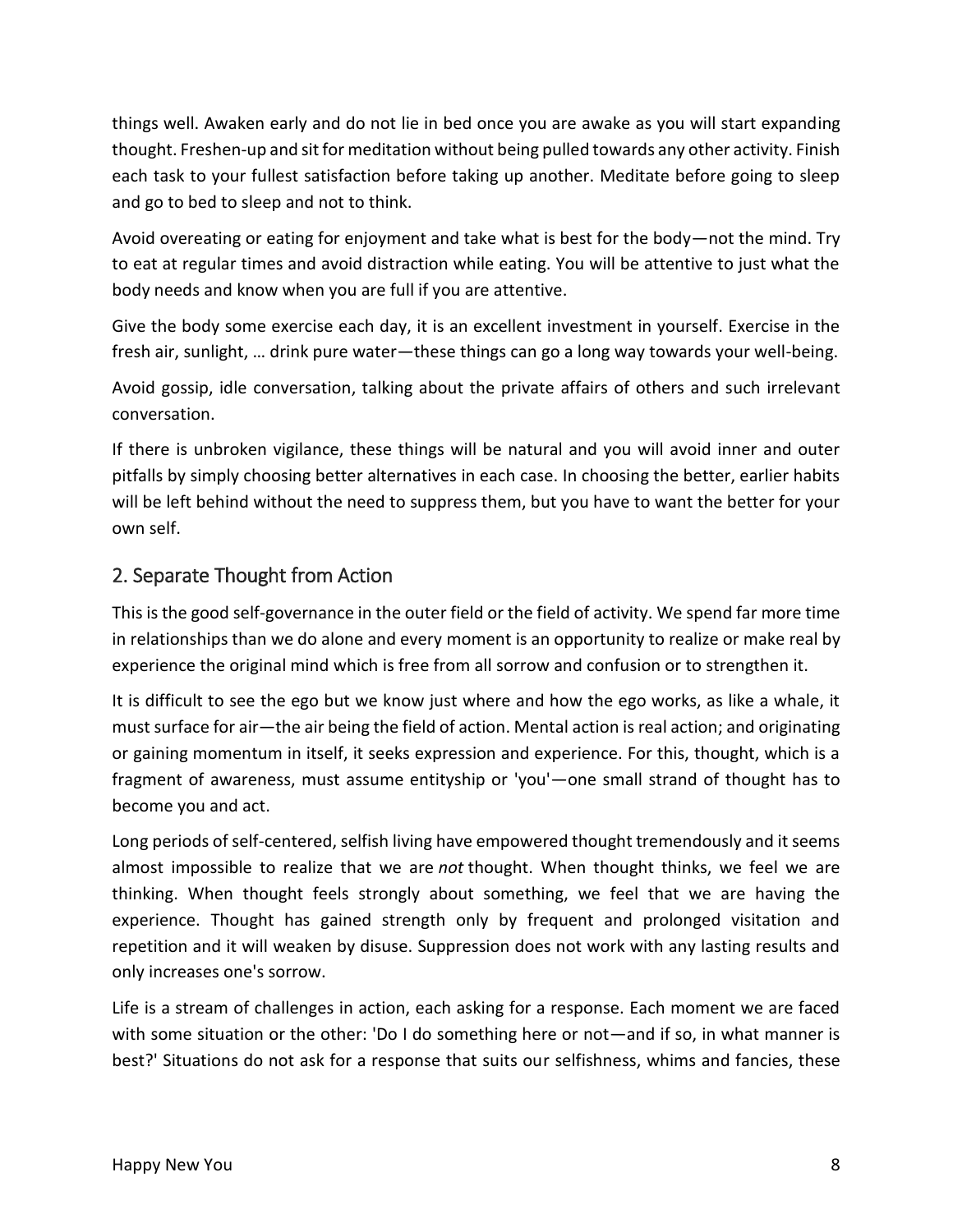personal interests exist in the minds and hearts of the person only and are the root cause of most of the stress and tension in our lives.

Why is it not possible to do what needs to be done and do it very well, without personal agenda, and still make our livelihood? Satisfying personal greed at the cost of inner ruin is a very steep price tag—as what you are, so is your world and never what you feel you own. You can never own anything at all except your thoughts and mind. What we feel is without is but a reflection of the within, as the outer is but a reflection of the inner. Sooner or later, time will reveal the inner world by the inevitable law of reaction.

To use thought is wise, to be used by thought is not. Let us examine how we can first keep from being used by thought by looking into how to keep thought out of action, but rather letting action involve thinking as it becomes necessary.

## **Action should not be initiated by thought**

From morning to night, we are faced with different situations. Action is our response to actual situations and should not be a response of thought or you are then caught in the trap of being used by thought instead of using thought. Fear, anger, worry, anxiety and such are results of being *used by thought*—thought starts thinking and you, being identified with it, feel subjected to worry unnecessarily.

To face each situation wholly requires a mind that knows well the danger of distraction. If you leave the front door wide open and a thief walks in to do his business—is it really his fault? Especially today, we are more distracted than ever and so much so that concentration is abnormal unless there is some personal gain. You cannot call this concentration as it is initiated and sustained by selfishness or greed. This is why it is so difficult to concentrate when there is no tangible personal gain. Thought, which is a fragment of being, has become the initiator of action and has entrenched itself as yourself—there is a thief in the house.

If and only if the danger of carelessness and callousness is seen as a price too steep to pay, will inner vigilance be roused into action. This inner awareness does not work selectively or follow two rulebooks: one for your well-being and the other for your appetite—it is either fully empowered or else the little ego thrives in the driver's seat—the choice is yours.

When vigilance is empowered, all of us faces all of what is out there from moment to moment, and situations requiring a response get the best response without interference of thought. Action or our response to situations results from the situation itself and not from thought or personal agenda.

## **Action should not be sustained by thought**

Thought in the form of selfish interests will try to interfere in the middle of action. Suppressing thought does not work, it only makes thought stronger. If every action has your fullest attention,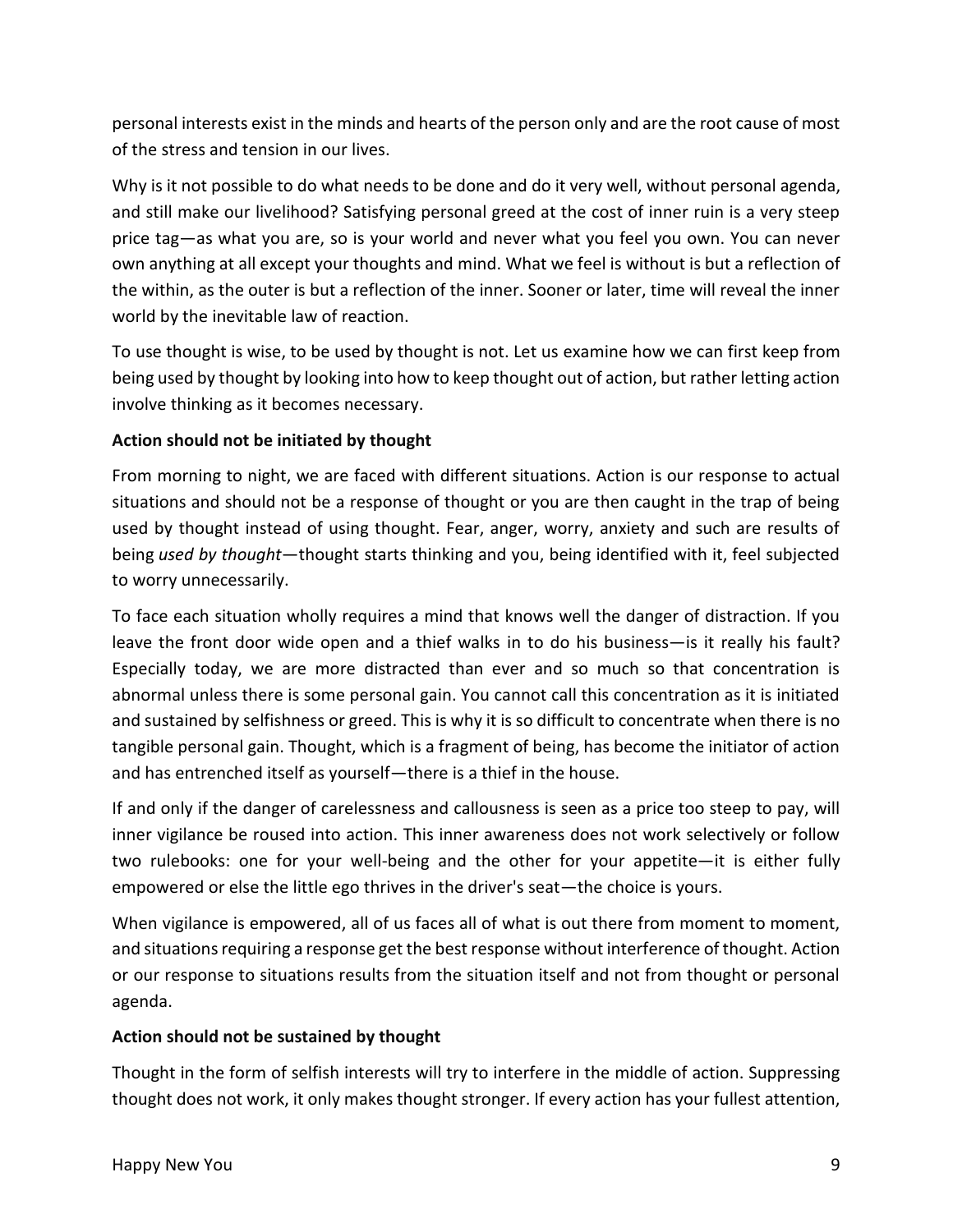thought or conditioning of any kind cannot act, as attention is a subjective impulse and thought must assume subjecthood in order to act.

When you are attentive, you are the subject while thought is an object of your awareness, just like objects outside – such as an apple or tree – cannot act. The fire of attention is the greatest purifier, in that by its very nature, it disallows interference—not by rejecting but by *being* subject. *The fire of attention is the subject itself.* If you need to think, fine, think determinately; but indeterminate thinking or wanton mental activity is of no use. Think as needed but do not be used by thought.

## **When actions ends, thought ends**

Life is a *stream* and situations come and go; they do not linger except in our minds, and only if we are careless. Since situations and action are inseparable, action being a response to situations—why should we continue to think about action when the situation has faded away? This thinking about action and situations strengthens the thought world of conditioning and creates great havoc in every way. As situations change, actions rise and fall in response, and thought is used—and once used, should not linger. Again, this is not accomplished by suppression of thought but by giving the next situation your full attention—and just why should you not?

#### **Into practice**

Attention is the antidote to distraction and interest is the fuel of attention. If you are interested in each and every situation as it comes along, the attention will stay right there. You will always see the very best response and having responded, you will naturally, smoothly and efficiently shift attention to the next situation not by effort but as a natural course.

"Do one thing at one time and do it well," is an old maxim that we should return to. Computers today have several processors, but for the human to process multiplicity, the mind must fragment, and these divisions will sooner or later clamor independence from the union of yourself—is this okay with you?

Doing one thing at one time without any distraction is becoming concentrated or gathering the scattered rays of being back into union and the path of recovery. Your response in every situation will be a masterstroke—and regrets and doubt will find no room when concentration (not you) takes the reins. Inner strength and confidence fills your being without accompanying arrogance but rather, with a sense of grace and humility, as arrogance is seen now as an agent of division and never allowed part in anything.

Life becomes *living meditation* and you discover a way to live that weakens existing conditioning by disuse and does not accumulate any further conditioning in its response to situations and not through agendas driven by thought. Actions, just like situations, arise and fall naturally, playfully, as natural expertise in the way of perfect fit between response and situation is discovered. You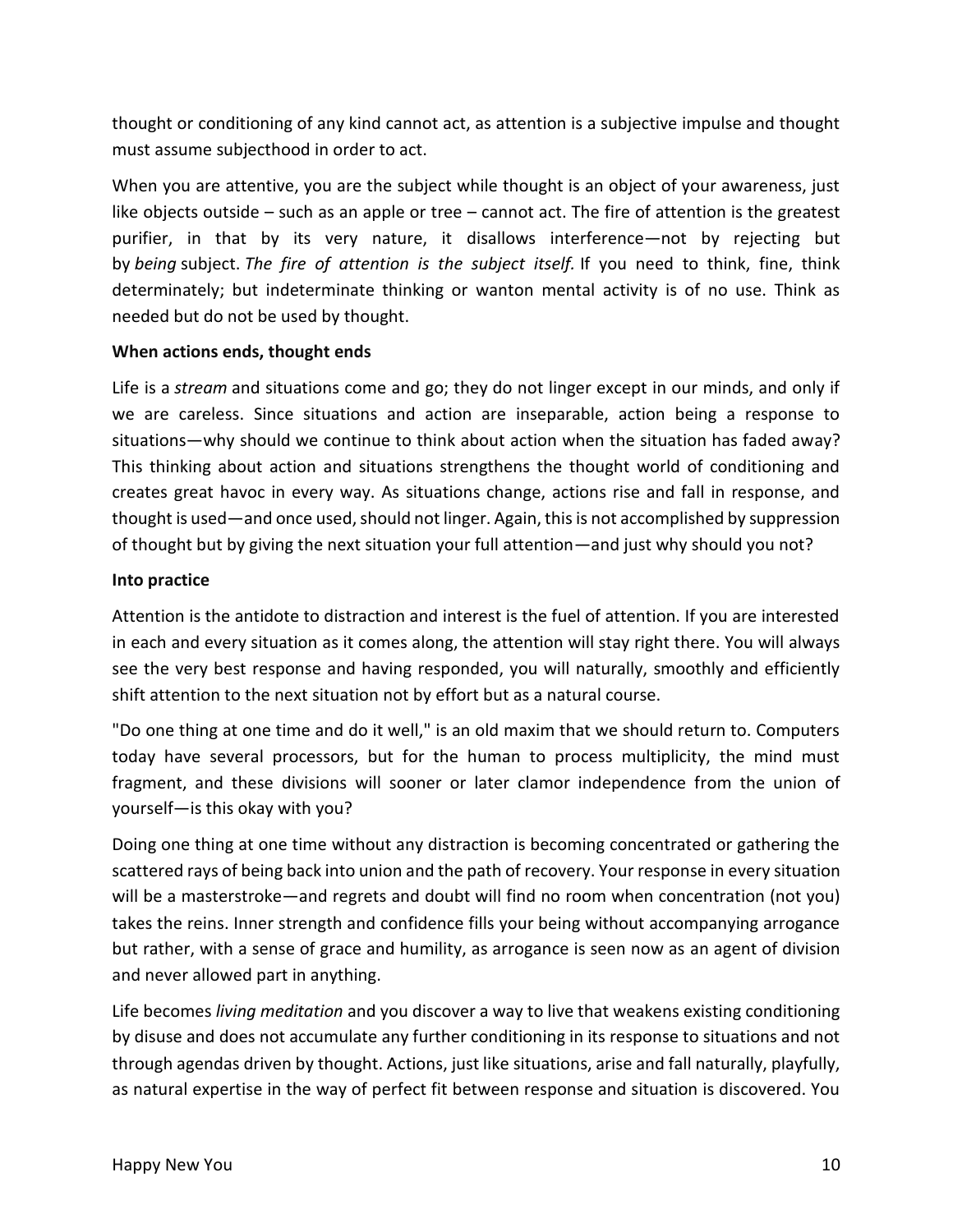realize just how joyful it is to do what needs to be done thoroughly without the dictates of thought and its resulting stressors.

The mind becomes lighter, more transparent, and as wayward and wanton thought have been removed, this mind takes to deeper meditation naturally. Just like seeds take to fertile, well-tilled and watered soil, the undivided mind will take to self-discovery in the depths of meditation.

# 3. Separate Thought from Consciousness

This is the field of spiritual practice focusing on meditation but not to the exclusion of all practices which must include meditation.

*"Meditation is the vigorous search for the true identity of the 'me' and the 'world', not a psychic jugglery nor a technique for deep relaxation."*

## *—Swami Venkatesananda*

We call spiritual practice 'practice' after a full attempt was made toward realization, and if the mark was missed or there was not perfect realization. To look at spiritual practices as 'practice' in terms of something that will build-up incrementally will miss the point completely as it factors in impediments. Every effort must be a full effort where interest and attention are essential.

## **Interest**

The most important item in bringing about any change or success is unwavering interest.

**Conditional interest:** Usually, we get interested in things like yoga and spirituality after some condition or set of conditions points us in this direction, but this often does not last. Once conditions change favorably, (that is, the ego is satisfied), one will quickly revert to the old ways until the next bump in the road. One may be drawn to change by conditions, but wisdom recognizes this and goes beyond conditions, as change requires unwavering interest.

**Awakened interest:** If we are awake and alert in life, we will grow and strive to bring about inner change as the most important thing, seeing the utter futility in changing things or people.

There is a beautiful verse in the Bhagavad Gita where Krishna tells us, "…raise the self by the self". When we make yogurt, a little starter which has live cultures is introduced into warm milk and tasked with the duty to transform the rest of the milk to be like itself. Wisdom interest is very similar in that the awakened wisdom is empowered with making more of itself. Just like with making yogurt, where we are to not interfere with the container, thereby letting the cultures cultivate the rest of the milk, so also, we are to not mess with wisdom—that of original being or positive change cannot happen. Each time we interfere with the mighty work of wisdom, we empower foolishness.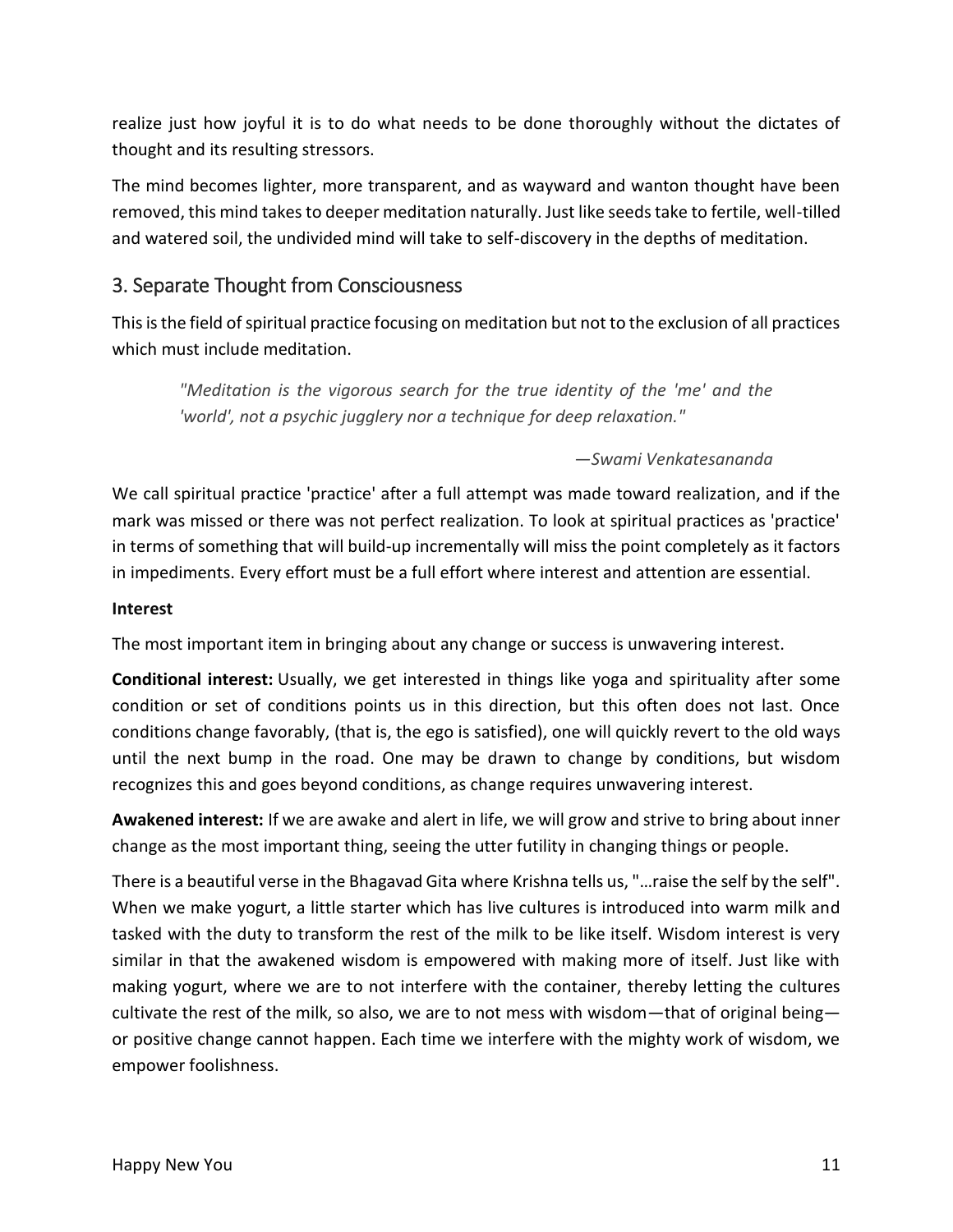## **Effort**

There is usually a lot of enthusiasm when first approaching meditation, but one soon realizes that it requires both deep unwavering interest *and* uncompromising effort. Struggle is not a part of the equation and any struggle experienced should throw up a warning flag that something is very wrong.

The different ways of meditation are different approaches to raise and maintain awareness and then for awareness to become self-aware instead of being aware of objects as external and real. I will not go into techniques of meditation here but rather offer some notes on meditation that may be useful.

## **A few notes on meditation**

Meditation can be done with an object (medium of attention) or without one, but the latter is difficult for a mind that is not very steady to begin with. It is not fair to think of meditation with an object as being any less meditation, as the object merely keeps the rudder of attention on an even keel and then falls off if one does not lose awareness and alertness.

If the object of meditation stays localized or does not involve inquiry, the depths reached will commiserate with the limitations accepted. An object of meditation does not diminish anything if the object is internal, as one will understand the true nature of the object, raise awareness to a fuller bloom, and then this raised awareness will turn on itself to know itself.

**Overcoming the subject-object tangle:** The object of meditation is not outside you, it is within and once the mind is relatively steady, one can begin inquiry into the truth or substance of the object of meditation. Here, theological explanations, stories and all dogma have to be set aside, because all explanations and theories, regardless of their source, are theories—mere words, and we are not seeking words or explanations.

The object of meditation steadies the mind and one gains directly, understanding the difference between the object or thought and awareness. Then, one begins direct inquiry into the nature of the object—free of any theory or explanation. What is this thing? How come its presence is felt as an object when it is within the mind? What is it made of? If one is at all serious, the moment the mind is steady or relatively steady, one or more of these questions will arise naturally and awareness will be roused into action to know.

In the quest to understand the object, the false subject, little mind or ego tries to assert itself vehemently in its struggle for every nano-inch of concession being sustained by residual energy. *Let it!* It will exhaust itself as awareness continues. Any resistance strengthens conditioning, as existing conditioning will grab and make its own energy that has been offered by resistance. On the same note, one should not get distracted or start thinking rising thoughts. If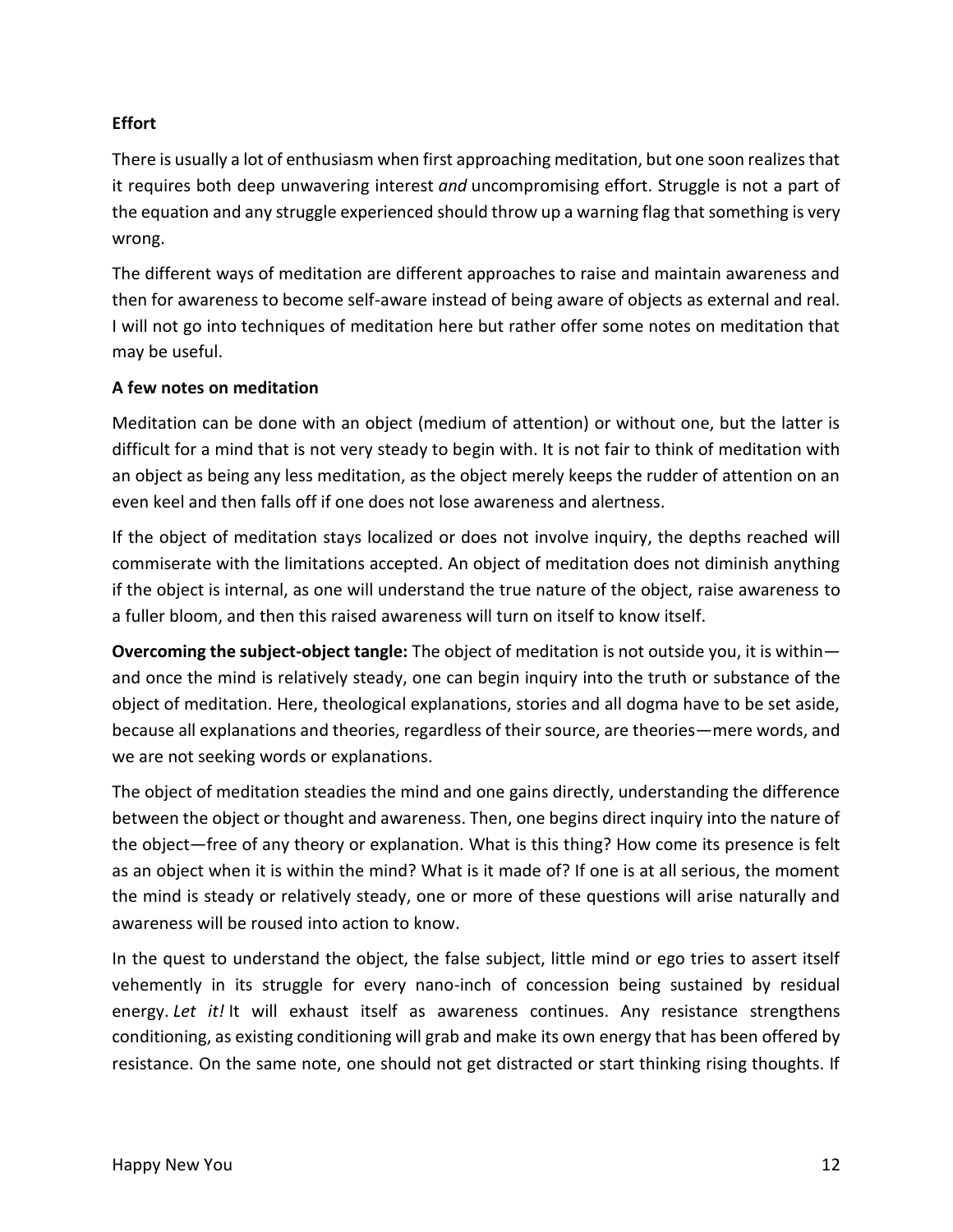one is aware of distraction, one is not distracted. The awakened awareness will become aware of the source of these distractions.

Each time the mind throws up thoughts, it is using up its sustaining energy. Just make sure you do not get involved in thinking or expanding on those thoughts. Let all the distractions in the world be there, what is the problem? You should be concerned in the most interested way in direct inquiry on the object of meditation. What is this and what is it made of? Where do I experience it? How come I experience this in me? These questions should arise naturally only to begin direct inquiry or awareness facing the object of meditation till it expands as energy is reabsorbed back into consciousness.

Awareness facing the object in direct inquiry is like the ocean looking at the little wave intently to know. Intellectually, we can solve this with an explanation that the object is a construct of thought, but that does not accomplish anything as the word 'thought' is just a word and a word is never the thing. If you accept the word then I may ask what thought is—and then we get into more and more words. Words cannot satisfy your appetite when you are hungry, words of cure cannot heal a sickness, and words cannot dispense with ignorance either. One must know by *direct contact*—awareness—the inner intelligence must become directly aware of what it is. When one thought is directly known, all thoughts are known and there is mastery of mind. One knows by direct realization: 'this is thought' and it rises and falls in me but *I* am not in thought. With this direct realization, one is out of the sway of surges of thought and conditioning, and existing conditioning gradually loses its energy and reverts to mere impressions without the energy of impulses.

Indeterminate or wanton activity of the mind slows tremendously and all the energy wasted in useless thought is returned to the body for repair, recovery, healing and doing things. Health improves and the body reflects much improved inner health. One has more than adequate energy to do things and does not need as much sleep.

**Self-awareness:** The awareness or intelligence that has been roused into action is free from confusion of thought being taken for reality, and no longer feels the need to dwell on them, recognizing them as waves in itself.

Awareness can then be turned on itself to become self-aware, and here commences the last leg of the journey back home—a return to our true nature. Awareness becomes aware of itself and here, there is no crutch at all. It is not wise to begin this leg if the mind is still not calm, as though it requires effort in terms of sitting regularly, there should be no struggle at all.

Without any crutch in meditation, the inner intelligence gets roused into action, as the little mind cannot be aware of all things including itself and realizes its inadequacy first, and its ignorance gradually. Awareness does not require energy as there is no movement and it is the natural quality of being or existence. Being is aware and pure awareness is being or simply 'is'.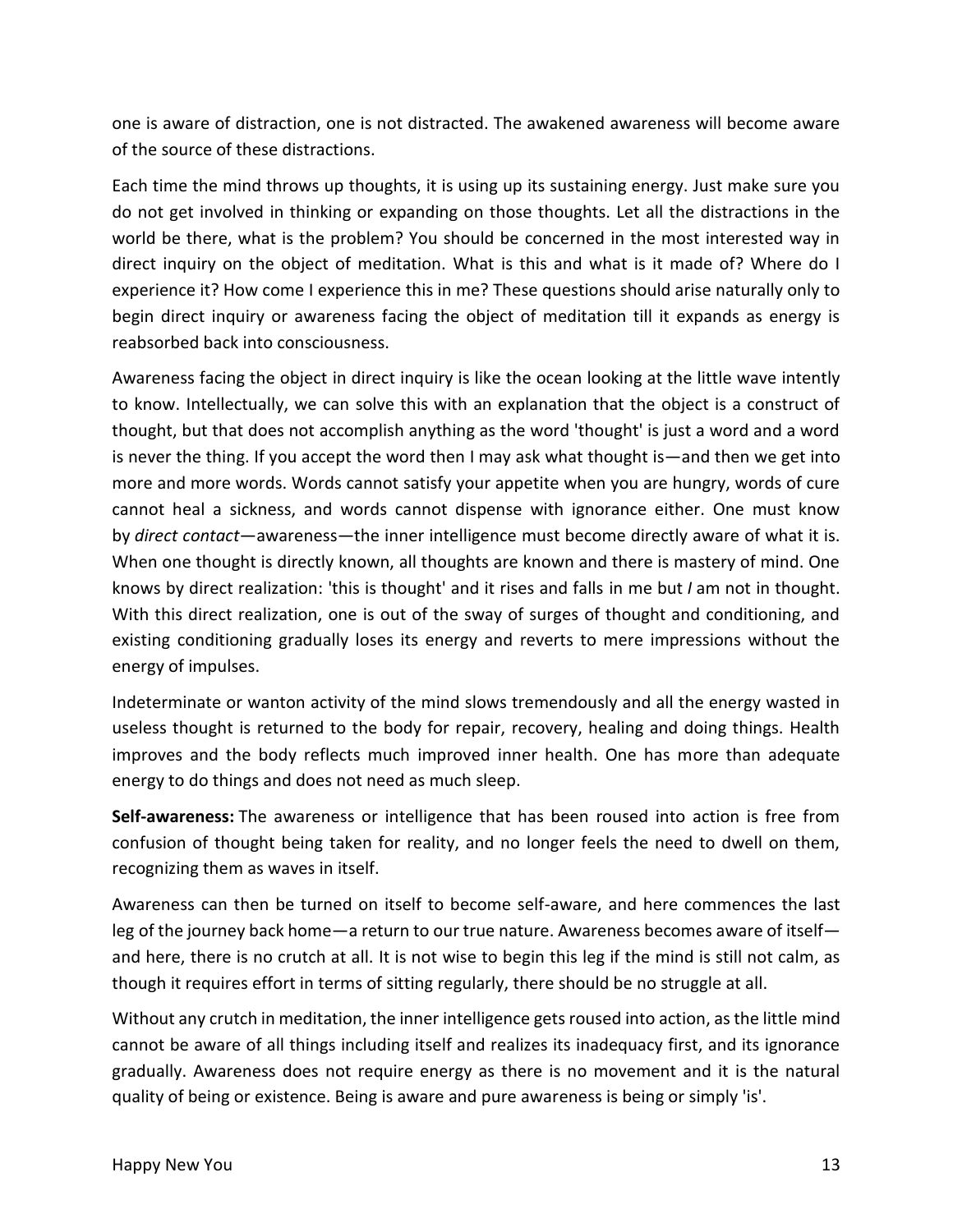Thought, all thought, not only requires energy, it is the movement of energy in consciousness and needs recharge or it will weaken. Instead of worrying about the amount of charge old thought patterns or conditioning have, be concerned with living in such a way that does not strengthen existing conditioning and does not pick-up new conditioning. Here, we go back to keeping thought out of action, or our natural response to life which we discussed earlier.

## **Into practice**

All techniques only enable you to look within; the path has to be discovered each for oneself as the inner activity will differ in each. If the mind is at odds with the others, conditions or one's own self—meditation is not possible. This is why yoga insists on healthy adjustments in our relationships with all, not just on the surface as social niceties but at the deeper level of understanding and being, as it is here that meditation happens.

The 'Be Good' of Swami Sivananda includes all the yama in raja yoga or avoidance of unhealthy choices, and his 'Do Good' includes all the niyama in raja yoga or healthier choices instead. Spiritual life is a better way and not a way out of anything and this must reflect in healthier hearts and minds. Each step is an insistence on what is better, not selfishly for one's personal interests but the best response as part of each situation. When you feel part of everything, everything will be a part of you. When you are selfish and self-centered, everything will stand outside you and your world will be much smaller. Giving up the little 'I' is not a loss, it is the greatest gain, as the 'I' alone separates you from all and everything.

Inward tensions in the form of hopes and desires, however subtle, will generate tremendous mental activity as hopes and desires and what is hoped for or desired are mind fragments and the divided mind cannot meditate. Meditation is the discovery of the indivisible mind which must become self-aware.

## In Closing

The sculptor does not add on but chisels away, and each blow of the chisel and hammer is designed to remove what does not belong and reveal what he already sees in his mind's eye. Similarly, if you are at all serious about renewing yourself or returning to the original nature, each action in your life—and this means each thought, feeling, word and action—must be a masterstroke aimed at weakening existing conditioning and acting or responding to life without picking-up any new conditioning.

Spiritual practice gives depth to insight and this depth is applied in the canvas of our life which is width. Living the spiritual way weakens conditioning and this allows one to go deeper in meditation. The depths attained in meditation themselves act in life and lines blur between meditation and life. When meditation enters life, life enters meditation.